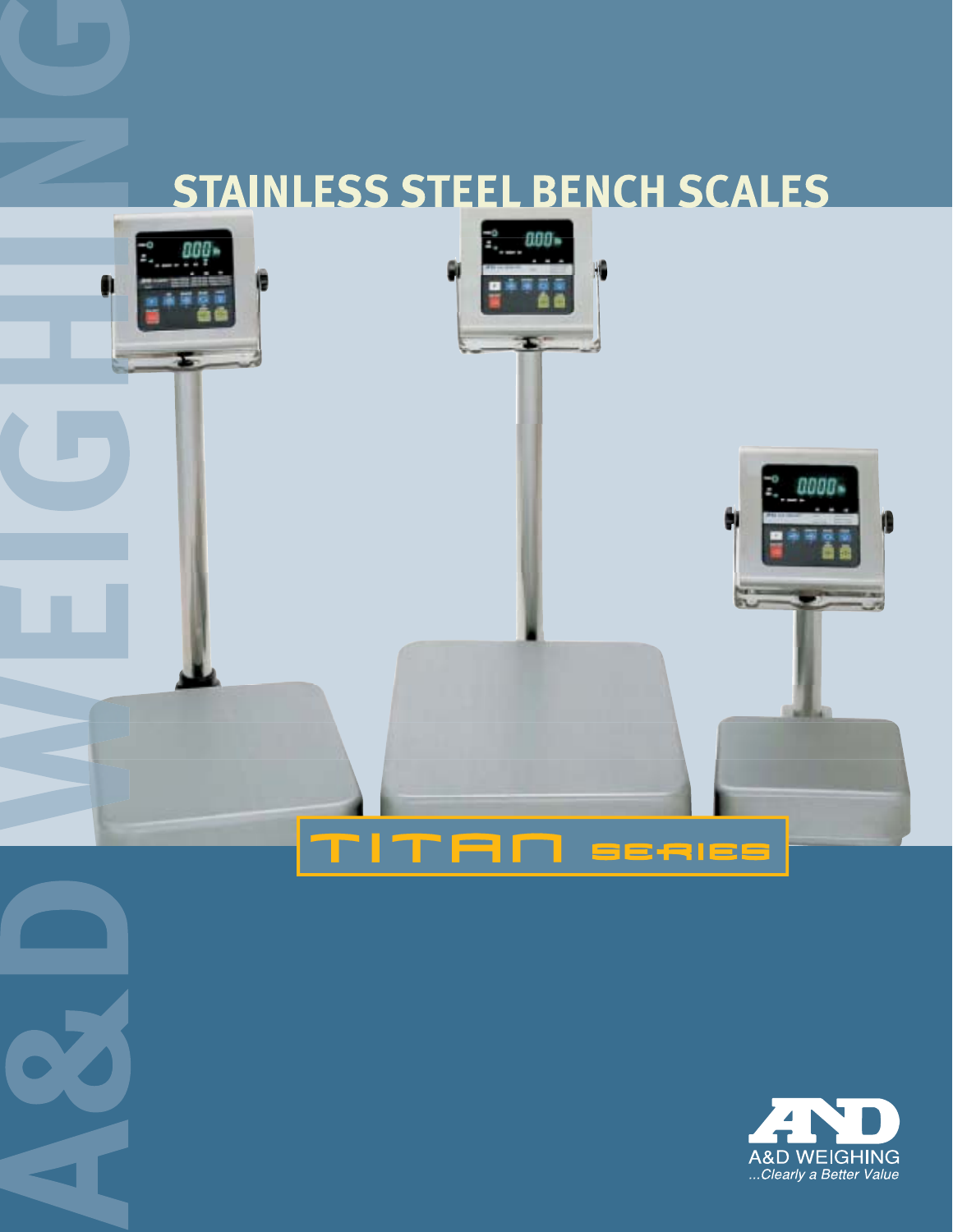

# **NITAN** esaise

## **Durable stainless steel scales for use in a wide variety of applications**



#### **HV-WP Series – Legal for Trade Triple Range Resolution changes automatically for 3 capacity levels**

#### **HW-WP Series – High Resolution Ideal for applications requiring enhanced resolution**

#### **Features**

- **Preset Tare** Tare values can be digitally stored.
- **Comparator Function** Sets the high and low weight targets and shows HI/OK/LO on the display.
- **Comparator Buzzer** Optional comparator output sounds at user defined settings.
- **Setpoint Control for Simple Batching** The weighing data can be controlled at 3 setpoints Full Flow/Preliminary/ Zero Band outputs.
- **Weighing Units and Mode** By pressing one key, weighing units and mode can be changed.
- **Compatible with the AD-8121 Printer**
- **Standard RS-232C** RS-232C bi-directional serial port to connect to a PC.
- **Counting and Percentage Modes**
- **M+ function for totaling weighing data**
- **Adjustable and Detachable stainless steel display**
- **Hold Function** Holds the current display value.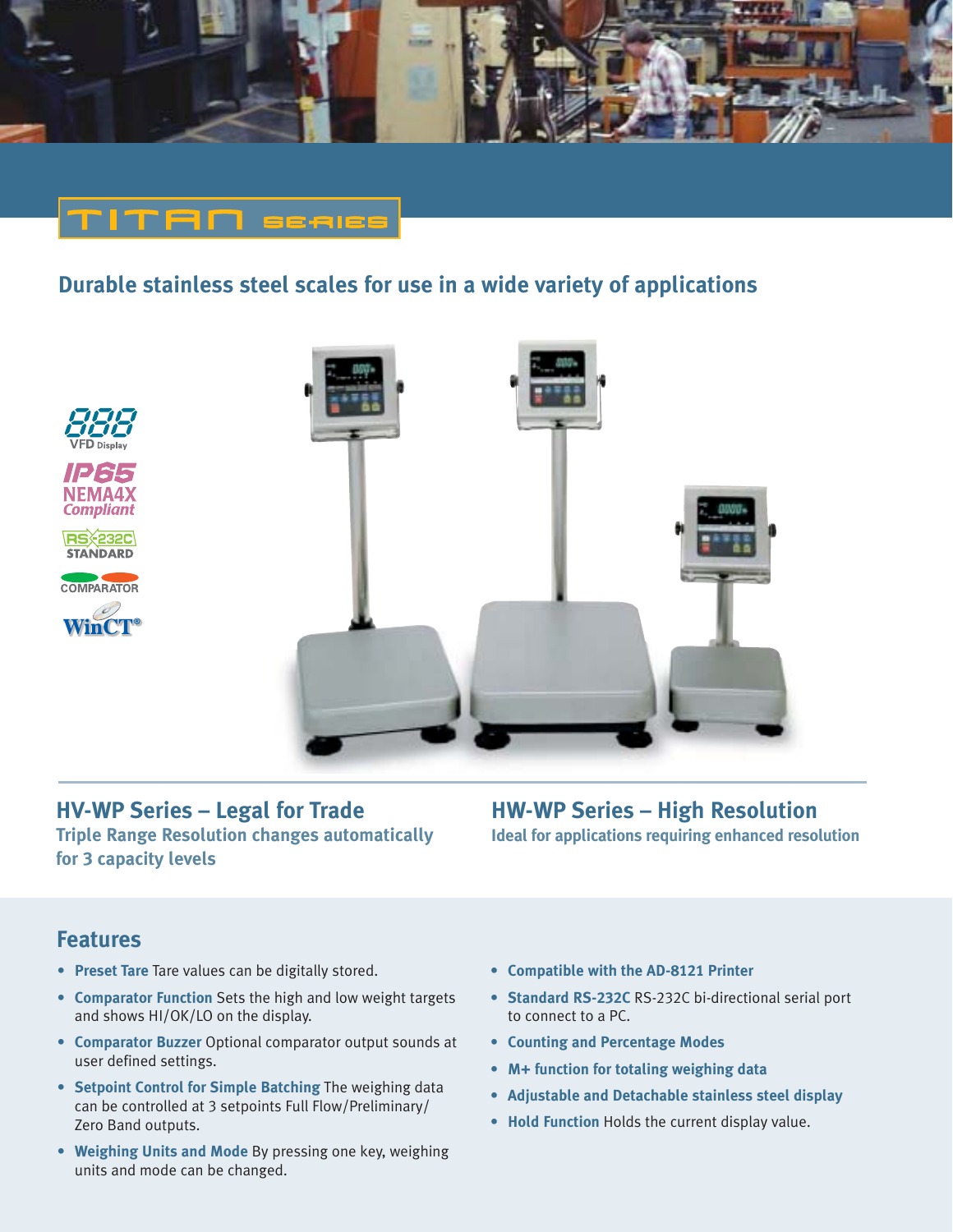

# **TITAN PLATFORM SCALES**

# **Dustproof and Waterproof**

- IP-65/NEMA4X rating
- Sanitary washdown construction
- Removable platform cover
- Protected Load Cell Sensor

## **Large and Bright Vacuum Florescent Display (VFD)**

- Character height: 20mm
- Suitable for low light environments
- Viewable from any angle

**Stability** 

• Easy to read from long distances

ппп.

Indicator Weight





# **Wide Variety of Applications**

- Shipping Batching
- Packaging  **Receiving**
- Checkweighing Formulation
- Filling
- 
- 
- 





品

Function Indicators

**Comparator** 

Function Keys

Units